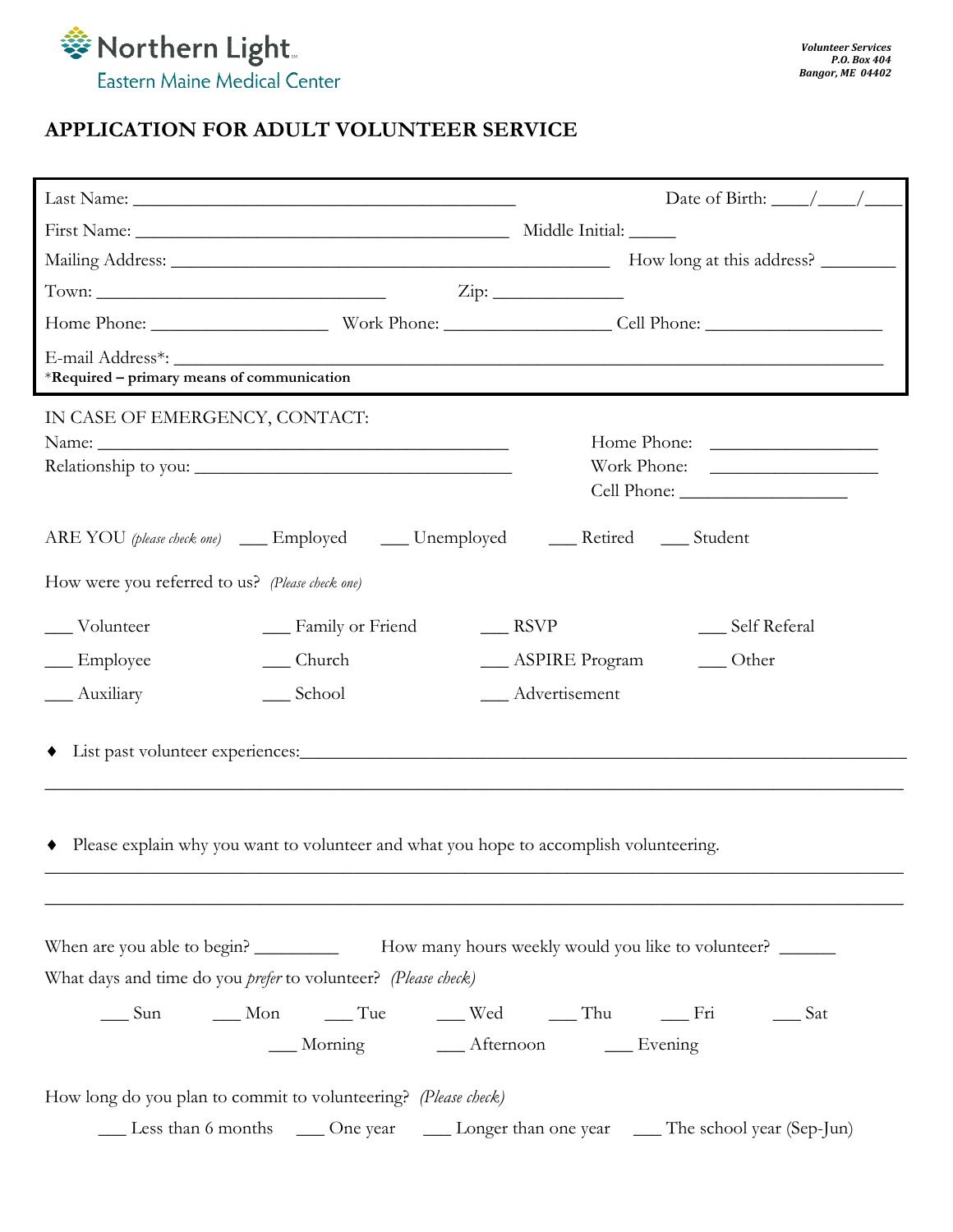|                                 |  |  |  | Have you ever volunteered at Northern Light Eastern Maine Medical Center or other Northern Light Health                          |  |  |  |  |
|---------------------------------|--|--|--|----------------------------------------------------------------------------------------------------------------------------------|--|--|--|--|
|                                 |  |  |  | organization? $Yes$ No $Yrs$ $\longrightarrow$ $Yr(s)$ $\longrightarrow$ Or employed by same? $Yes$ No $Yr(s)$ $\longrightarrow$ |  |  |  |  |
| If yes, list organization name: |  |  |  |                                                                                                                                  |  |  |  |  |

**Please consider carefully:** Have you ever been convicted of a crime or pled guilty, NOLO, or no contest?

Yes\_\_\_ No\_\_\_ (*Conviction of a crime does not necessarily disqualify the applicant from consideration. A crime includes the conviction of a Class A, Class B, Class C, Class D, or Class E crime in Maine, or a misdemeanor or felony in another state,.)* 

 $\_$  , and the contribution of the contribution of the contribution of the contribution of  $\mathcal{L}_\text{max}$ 

\_\_\_\_\_\_\_\_\_\_\_\_\_\_\_\_\_\_\_\_\_\_\_\_\_\_\_\_\_\_\_\_\_\_\_\_\_\_\_\_\_\_\_\_\_\_\_\_\_\_\_\_\_\_\_\_\_\_\_\_\_\_\_\_\_\_\_\_\_\_\_\_\_\_\_\_\_\_\_\_\_\_\_\_\_\_\_\_\_\_\_\_

If yes, please explain with dates and details:

Is there a criminal action pending against you? Yes No

If yes, please explain with dates and details:

## **List 2 references (not relatives) familiar with your interests, skills, and abilities with people.**

 $\_$  , and the contribution of the contribution of the contribution of the contribution of  $\mathcal{L}_\text{max}$ 

\_\_\_\_\_\_\_\_\_\_\_\_\_\_\_\_\_\_\_\_\_\_\_\_\_\_\_\_\_\_\_\_\_\_\_\_\_\_\_\_\_\_\_\_\_\_\_\_\_\_\_\_\_\_\_\_\_\_\_\_\_\_\_\_\_\_\_\_\_\_\_\_\_\_\_\_\_\_\_\_\_\_\_\_\_\_\_\_\_\_\_\_

| Name:                          | Day Phone: |
|--------------------------------|------------|
|                                | E-Mail:    |
| Name:                          | Day Phone: |
| How does this person know you? | E-Mail:    |

Northern Light Eastern Maine Medical Center provides volunteer opportunities to qualified applicants without regard to race, color, religion, sex, age, ancestry or national origin and mental or physical disability. No question on this application is intended to secure information to be used for discriminatory purposes.

## **Volunteer position offers are contingent upon:**

- 1. Receipt of acceptable recommendations from references.
- 2. Departmental or program leader approval.
- 3. Completion of the Volunteer Health Screening and release, including TB screening and Rubella, Rubeola, Mumps and Chicken Pox immunizations (if needed).
- 4. Criminal background check

I understand that I will discuss with Volunteer Services all reasonable accommodations I may need in order to perform the duties required by the volunteer position I am offered.

YES NO

*We are happy to include your health specialists in making reasonable accommodations for your success.* 

Consideration for certain volunteer positions requires additional screenings and will be discussed at time of offer.

The information provided by me on this application is correct and complete to the best of my knowledge and belief. I understand that any false or misleading statements made on this application may result in refusal of my volunteer service.

I authorize Northern Light Eastern Maine Medical Center to verify any information in the application and to contact my references.

\_\_\_\_\_\_\_\_\_\_\_\_\_\_\_\_\_\_\_\_\_\_\_\_\_\_\_\_\_\_\_\_\_\_\_\_ \_\_\_\_\_\_\_\_\_\_\_\_\_\_\_\_\_\_\_\_\_\_\_\_\_\_\_